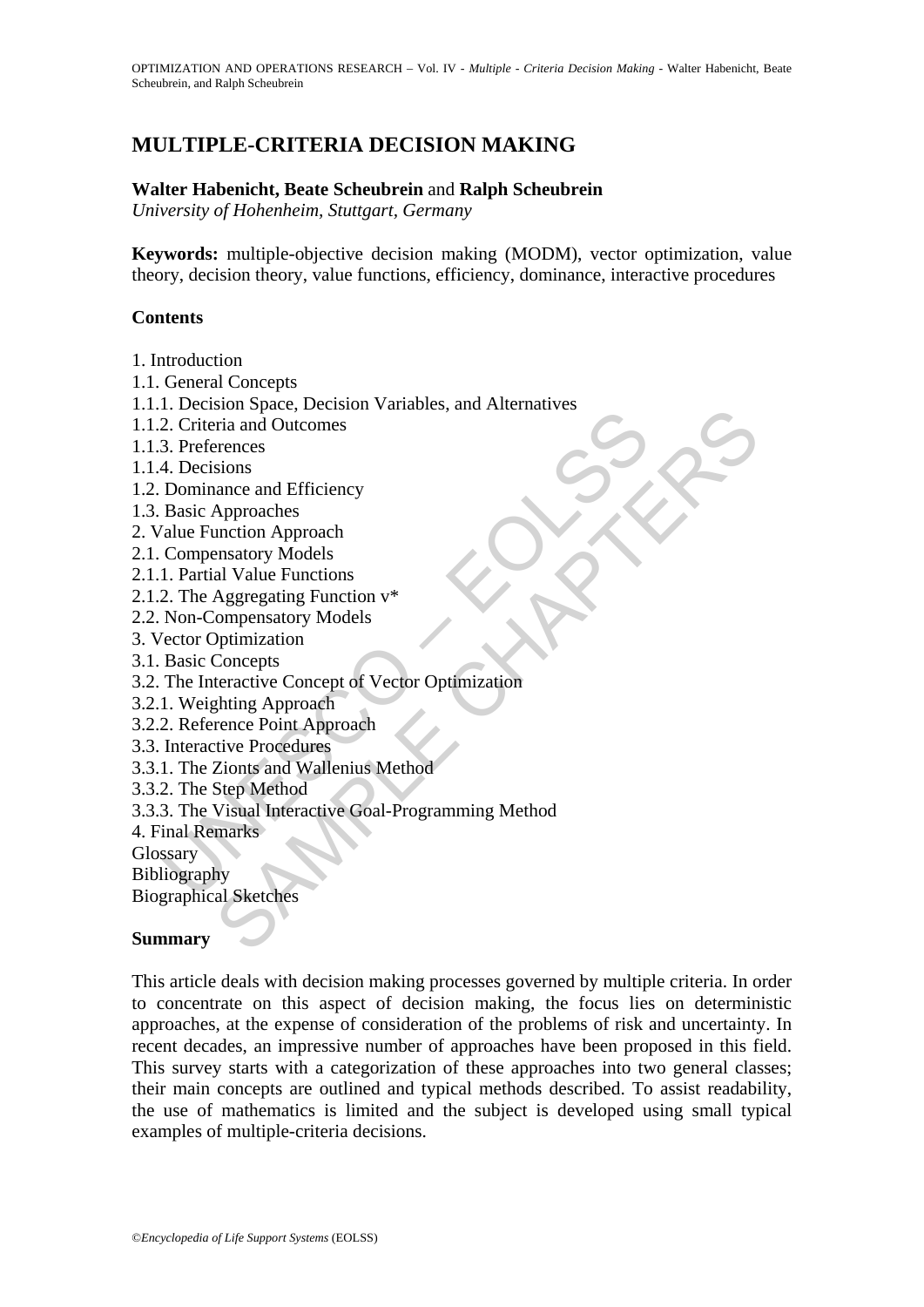### **1. Introduction**

Multiple-criteria decision making (MCDM) deals with decision situations where the decision maker has several—usually conflicting—objectives. In typical real-life problems, no "ideal" alternative exists in the sense of one that is optimal for each objective. Thus, the most important task in multiple criteria decision making is to find a "good" compromise. This is the alternative that performs best in the eyes of the decision maker, taking into account all objectives simultaneously. Hence, the quality of a compromise depends on the decision maker's preferences, which are multidimensional in nature and, at best, partially known. The central question in all approaches in this field is: how can additional information about the decision maker's multidimensional preference structure be used in order to support him or her in making a decision? The focus of MCDM lies in fact on decision support, rather than on a theoretical exemplification of rational choice. The following small example will be used to illustrate the basic concepts of multiple-criteria decision making.

*Example:* consider the problem of finding a new house for a family. The decision maker(s) might have decided upon some objectives: a lot of living space, an acceptable price, a nice residential area, and so on. Suppose they have examined the daily newspaper and compiled a list of potential houses that appear promising because they seem to meet these demands. How do they make the decision?

## **1.1. General Concepts**

Throughout this article the focus lies on decisions. The MCDM model consists of various elements, depending on the nature of the decision problem. Figure 1 depicts the elements which are often found, and which will be described in most detail in the following subsections.



Figure 1. Elements of MCDM models

## **1.1.1. Decision Space, Decision Variables, and Alternatives**

A decision is characterized by the decision maker's choice between different possible courses of action, called *alternatives*. In the house-purchase example the relevant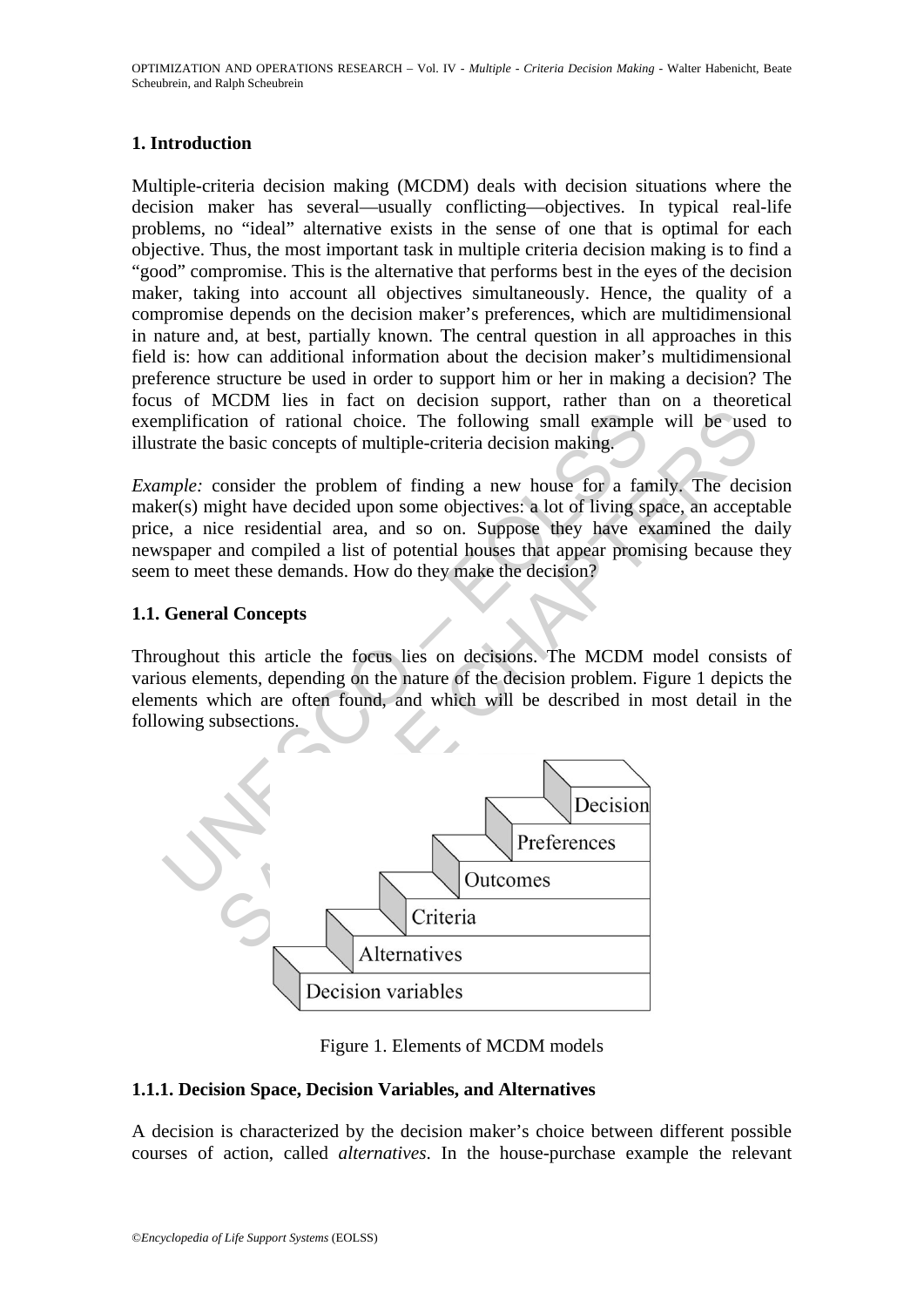courses of action are, quite simply, buying different houses. Therefore, each house identified in the newspaper forms an alternative. This yields a decision problem with a finite set of feasible alternatives, called the *feasible set* X. In this case, the decision maker is explicitly aware of each alternative. In fact, this represents a special type of decision problem, as decision problems often have an infinite number of alternatives. In this case an alternative can be defined by a vector of (real) numbers  $x:=(x_1, x_2,..., x_n)$ . The components of this vector are called *decision variables*. Each decision variable is related to a particular aspect of the alternatives. For example, when planning financial investments there may be different investment opportunities. In this case the components of x may denote the amount of money invested in each opportunity.

the feasible set X to a subset of the decision space. In financial planning<br>may result from restricted budgets, or from certain conditions concer-<br>elations between different investments. The use of constraints in decision Usually not all the points in the space defined by the components of x—called the *decision space—*represent a feasible alternative. Normally certain constraints exist restricting the feasible set X to a subset of the decision space. In financial planning, the constraints may result from restricted budgets, or from certain conditions concerning structural relations between different investments. The use of constraints in decision space yields an implicit definition of the feasible set, because the individual alternatives are not explicitly known. From a decision-theoretic point of view, there is no major difference between an explicit or implicit definition of the feasible set. However, in the latter case there is the additional problem of identifying feasible alternatives. On the other hand, an implicit formulation may provide a structure that can be exploited by special solution techniques.

## **1.1.2. Criteria and Outcomes**

criting the feasible set X to a subset of the decision space. In final<br>straints may result from restricted budgets, or from cretain con<br>ctural relations between different investments. The use of conse<br>yields an implicit d The decision maker has to define a set of *criteria* that reflects the various consequences arising from the choice of an alternative. In MCDM more than one consequence is considered, which means that every alternative has an image in an m-dimensional *outcome space*. For each of the relevant consequences a function  $c_i$  ( $i=1,...,m$ ) has to be defined. Based on the functions  $c_i$ , a vector-valued function  $c(x) := (c_1(x), c_2(x), \ldots, c_m(x))$ can be defined. The vector  $y=c(x)$  is termed *outcome of x*. The image of the feasible set X under the function c is termed the *set of feasible outcomes*, and is denoted by Y. Typically  $\mathbb{R}^m$  is used as the outcome space, which means that each criterion is a realvalued function  $c_i: X \rightarrow \mathcal{R}$ , leading to the following definition

$$
c: X \to Y \subset \mathfrak{R}^m
$$
  

$$
y = c(x) = (c_1(x), c_2(x), \dots, c_m(x))
$$
 (1)

It should be mentioned that the assumption of real-valued criteria is not a restrictive one. In fact, this is only a question of encoding. For instance, for the criterion "color" the domain of possible values such as "black," "white," "red," and so on may be encoded by real numbers.

In a real decision situation, defining a set of criteria may be a crucial task. The following requirements should be fulfilled for the set of criteria considered: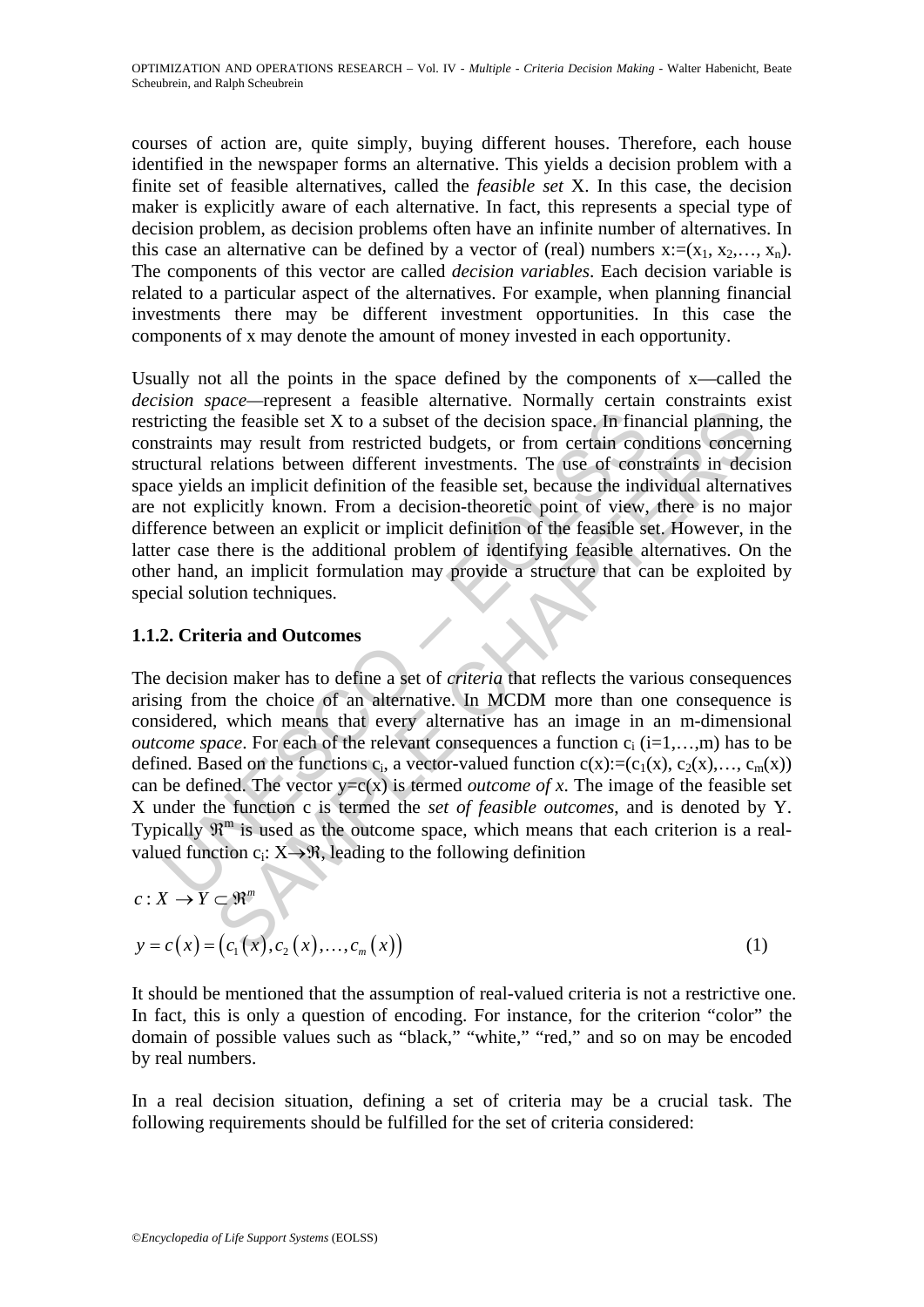- *Completeness:* all aspects that must be evaluated by the decision maker should be covered by the system of criteria. A necessary condition for completeness is that the decision maker has to be impartial with regard to any pair of alternatives with identical outcomes.
- *Mutual exclusiveness:* each criterion should only measure aspects of the problem that are not measured by any other criterion. This is to avoid double counting of aspects.
- *Reliability:* each criterion should assess precisely the aspect it is intended to measure.
- *Appropriate precision:* each criterion should assess the aspect it is intended to measure as precisely as necessary.
- Independence: different types of independence are considered<br>measure as precisely as necessary.<br>Independence: different types of independence are considered<br>fundamental type is known as *weak preference independence*. A<br>we The precision. each circle in showing assess the aspect it is intended<br>as precisely as necessary.<br> *dence:* different types of independence are considered in literature.<br>
preference-independent of the other criteria if it • *Independence:* different types of independence are considered in literature. The fundamental type is known as *weak preference independence*. A criterion is called weakly preference-independent of the other criteria if its evaluation is independent of the values of all other criteria. For example, the criterion "color" for evaluating a car is *not* weakly preference-independent if a white Rolls Royce is preferred to a red one, but a red Ferrari is preferred to a white one.
- *Non-redundancy:* for reasons of economy, the system of criteria should be as small as possible. A criterion is redundant if its deletion does not affect the comparative evaluation of any pair of alternatives by the decision maker.

In complex situations with many criteria, a hierarchy is often formulated. In such a hierarchy, the general criteria on the higher levels are gradually broken down into more specific ones on the lower levels.

Another important issue is the question of how a criterion measures the decision maker's preferences. Figure 2 shows three different types of measurement scales.



Figure 2. Hierarchy of scales

On an *ordinal scale,* there is an ordering of the criterion values. When using real-valued criteria, the natural ordering of real numbers can be used to formulate both maximizing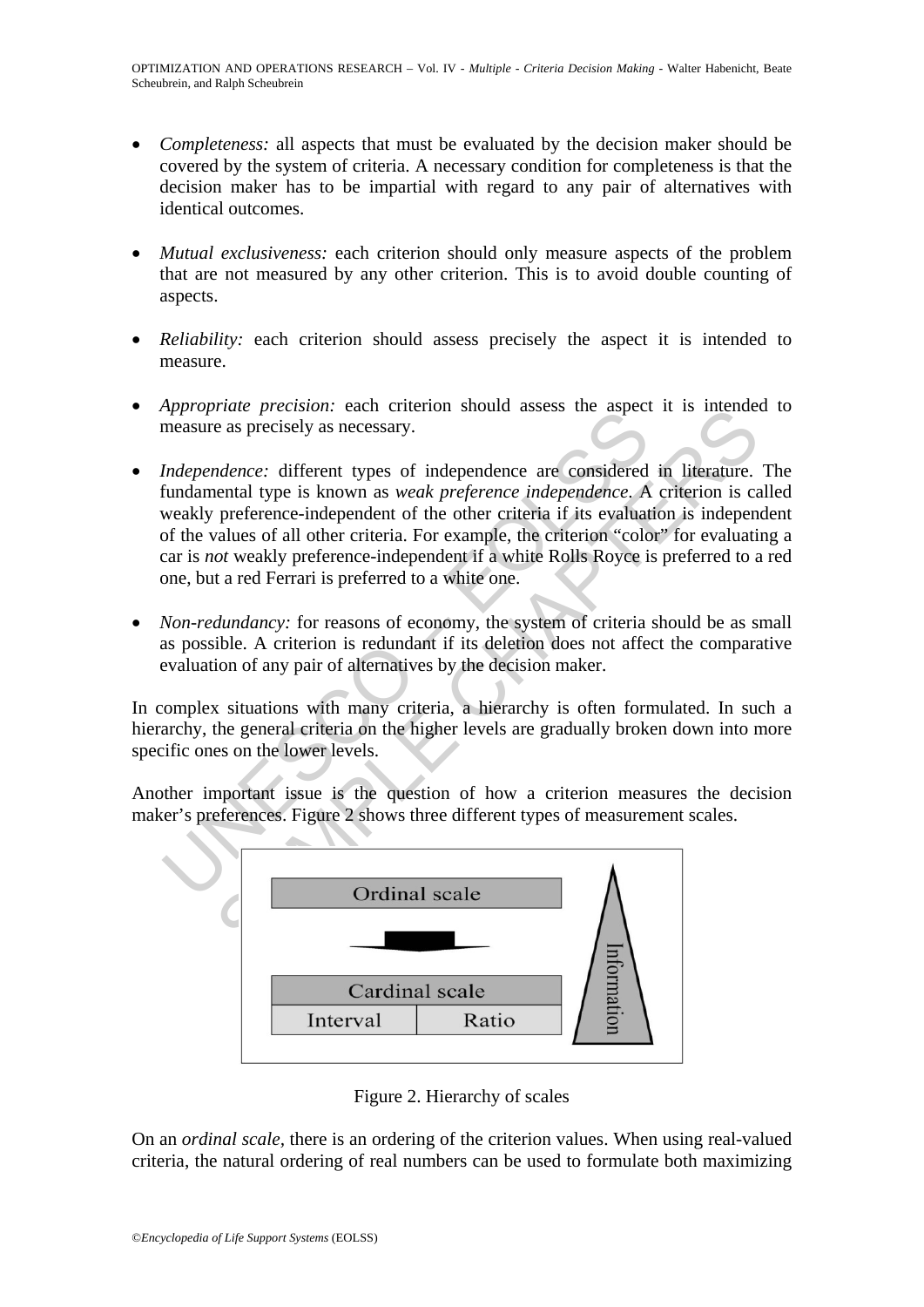and minimizing problems. It should be pointed out that the numbers on an ordinal scale provide no information about strength of preference: they only define a rank order for the set of alternatives.

On a *cardinal scale,* a criterion provides more information about the decision maker's preferences than it does on an ordinal scale. The criteria values do not only imply a rank order; they also reflect the strength of preference between any pair of them. Two types of cardinal scales, *interval* and *ratio scale*, can be distinguished. On an interval scale, the strength of preference is measured by the difference between the values of the criteria, whereas on a ratio scale it is measured by the quotient of these values. If a criterion is measured on a ratio scale, the following statement is possible: "concerning this criterion, A is twice as good as B." On an interval scale a typical preference statement is: "concerning this criterion, the preference of A over B is greater then the preference of C over D." It should be noted that, because of the increase of preference information obtained by changing from ordinal to cardinal scales, the assessment of the criteria in the latter mode is more demanding.

In a decision problem with a finite feasible set, one can arrange all information concerning alternatives and criteria in a so-called *decision matrix*. For the housepurchase example, the decision matrix is given in Table 1.

| rchase example, the decision matrix is given in Table 1. |                                      |                            |                       |                                |                                          |
|----------------------------------------------------------|--------------------------------------|----------------------------|-----------------------|--------------------------------|------------------------------------------|
| <b>Criterion</b><br><b>Alternative</b>                   | $c_1$ :<br>Number of<br><b>Rooms</b> | c <sub>2</sub> : Condition | $c_3$ : Age<br>[year] | c <sub>4</sub> : Price<br>[\$] | $c_5$ : Distance<br>to Center<br>[miles] |
| $x_1$ : Ash Street                                       | 10                                   | good(4)                    | $\overline{A}$        | 260,000                        | 5                                        |
| x <sub>2</sub> : Beacon Avenue                           | 11                                   | very good $(5)$            | 5                     | 240,000                        | 4                                        |
| x <sub>3</sub> : Cambridge Street                        | $\overline{7}$                       | poor $(2)$                 | 15                    | 200,000                        | $\overline{7}$                           |
| x <sub>4</sub> : Davis Square                            | 7 <sup>1</sup>                       | very poor $(1)$            | 15                    | 200,000                        | 8                                        |
| x <sub>5</sub> : Exeter Road                             | $\overline{\tau}$                    | very poor $(1)$            | 20                    | 220,000                        | 8                                        |
| $x_6$ : Forest Street                                    | 9                                    | fair $(3)$                 | 10                    | 240,000                        | 6                                        |
| x <sub>7</sub> : Glen Road                               | 13                                   | very good $(5)$            | $\Omega$              | 320,000                        | 3                                        |

In this example there are seven alternatives,  $x_1$  to  $x_7$  evaluated by five criteria,  $c_1$  to  $c_5$ . Obviously, the second criterion "condition" is qualitative in nature. In brackets, a numerical encoding is given which translates it into a maximizing criterion on an ordinal scale. All the other criteria are already numerical, and can be measured on a cardinal scale. Furthermore, it is assumed that the first two criteria should be maximized while the others should be minimized. Note that the rows of this decision matrix represent the outcomes of the alternatives. The set of feasible outcomes consists of seven vectors, and is a subset of the five-dimensional outcome space defined by the dimensions  $c_1$  to  $c_5$ .

## **1.1.3. Preferences**

In MCDM it is assumed that the decision maker takes a decision by looking not at the alternatives directly but at their outcomes. Therefore the decision maker's *preferences* are defined in outcome space. For the house-purchase example, this means that the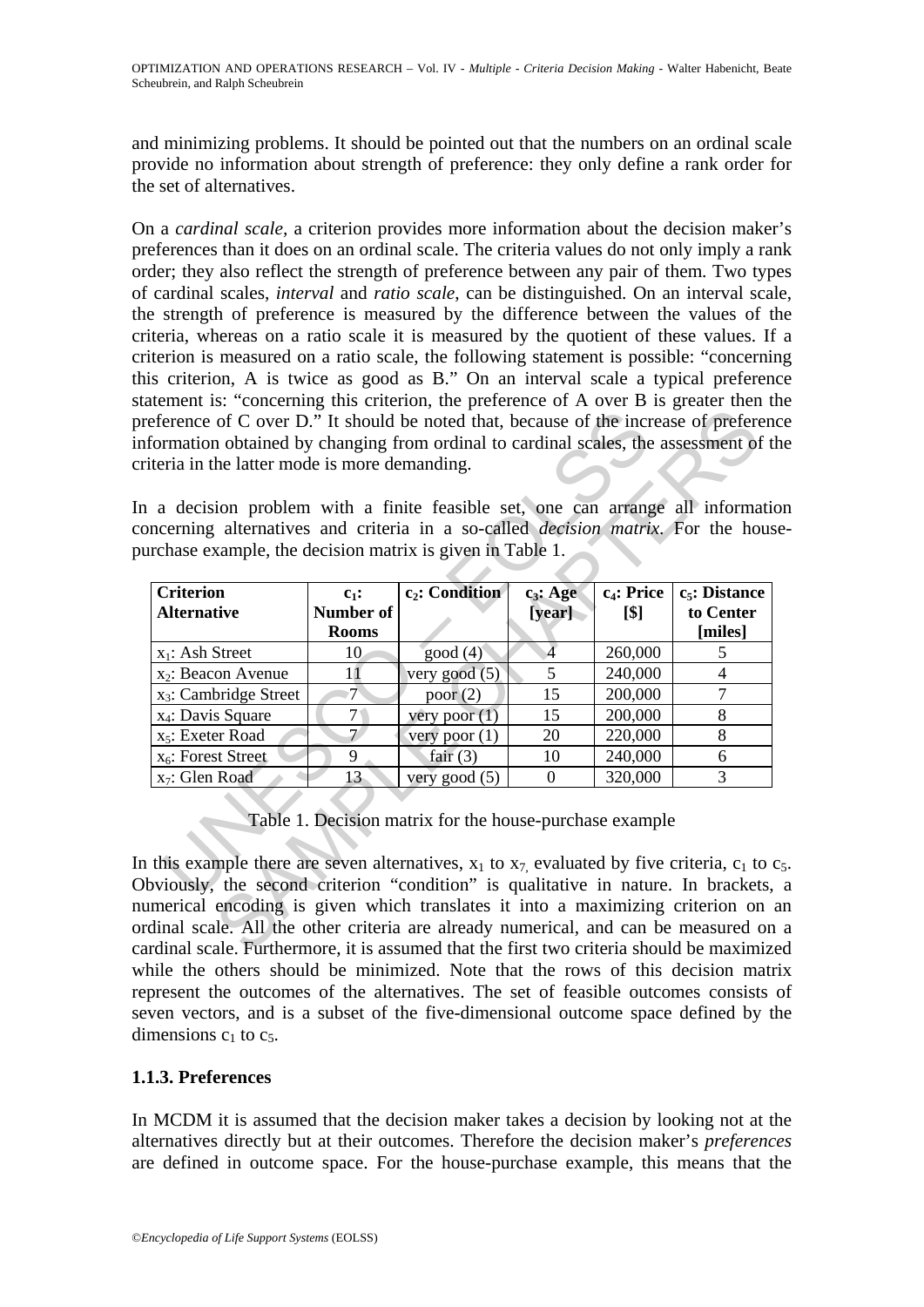decision maker's preferences do not depend on the houses as such but on their price, size, situation in residential areas, and other factors. It is assumed that a binary relation

y ≿ y' exists, defined on the set of feasible outcomes often referred to as *weak preference*, with the meaning *y is at least as good as y'*. This relation may be separated into its symmetric and asymmetric parts, termed *indifference* (∼) and *strict preference*  $(\succ).$ 

Generally, the following assumptions are made: Strict preference is asymmetric  $(y \rightarrow y'$ 

 $\Rightarrow$  y' $\forall$ y) and transitive (y≻y'∧ y'≻y'' $\Rightarrow$  y≻y''). Indifference is reflexive (y~y), symmetric (y∼y' ⇒ y'∼y), and transitive (y∼y'∧ y'∼y''⇒ y∼y''). Note that symmetry of indifference is directly related to the completeness of the system of criteria. Furthermore, it is assumed that there is only partial knowledge about this preference relation, at least at the beginning of the decision process.

thermore, it is assumed that there is only partial knowledge abtion, at least at the beginning of the decision process.<br>
I main characteristic of the different approaches to MCDM<br>
itional assumptions about the properties o Fraction is assumed that there is only partial knowledge about this preferent least at the beginning of the decision process.<br>
characteristic of the different approaches to MCDM is concerned assumptions about the properti One main characteristic of the different approaches to MCDM is concerned with additional assumptions about the properties of the decision maker's preference relations. The most important one is the assumption of completeness of the preference relation, implying a complete pre-ordering of the set of feasible outcomes. The existence of a complete pre-order is a rather strong assumption, since it implies that the decision maker is able to give a valid preference statement on any pair of feasible outcomes.

### **1.1.4. Decisions**

A decision problem can appear in various different ways, but three types are most often found:

- Choice problems
- Sorting problems
- Ranking problems

A *choice problem* is the type of decision problem one thinks of most often when considering decision making. It is the problem of selecting a "small" subset  $X^*$  of "best" solutions" from the feasible set X: in other words, identifying  $X^* \subset X$ . In most cases, only one alternative must be chosen. The house-purchase example represents such a typical choice problem if only one house is to be bought.

A *sorting problem* is the task of partitioning the feasible set into some subsets  $X_i^*$ : in other words the task is to identify  $X_1^*, X_2^*,..., X_k^* \subseteq X$ , so that the  $X_i^*$  do not have any element in common and  $\cup X_i^* = X$ . Problems of this type appear, for instance, at a bank making decisions on whether to give loans to clients. Here, the set of applicants is often separated into three subsets. The first is defined as the set of applicants who will definitely *not* receive a loan. The second subset contains those applicants who will receive their loan. The final subset will be formed of those applicants who need further consideration. Sorting problems often arise in some phase of a more complex decision process. For instance, in the house-purchase example one may first subdivide the houses found in the newspaper into three classes. The data available on the houses in the first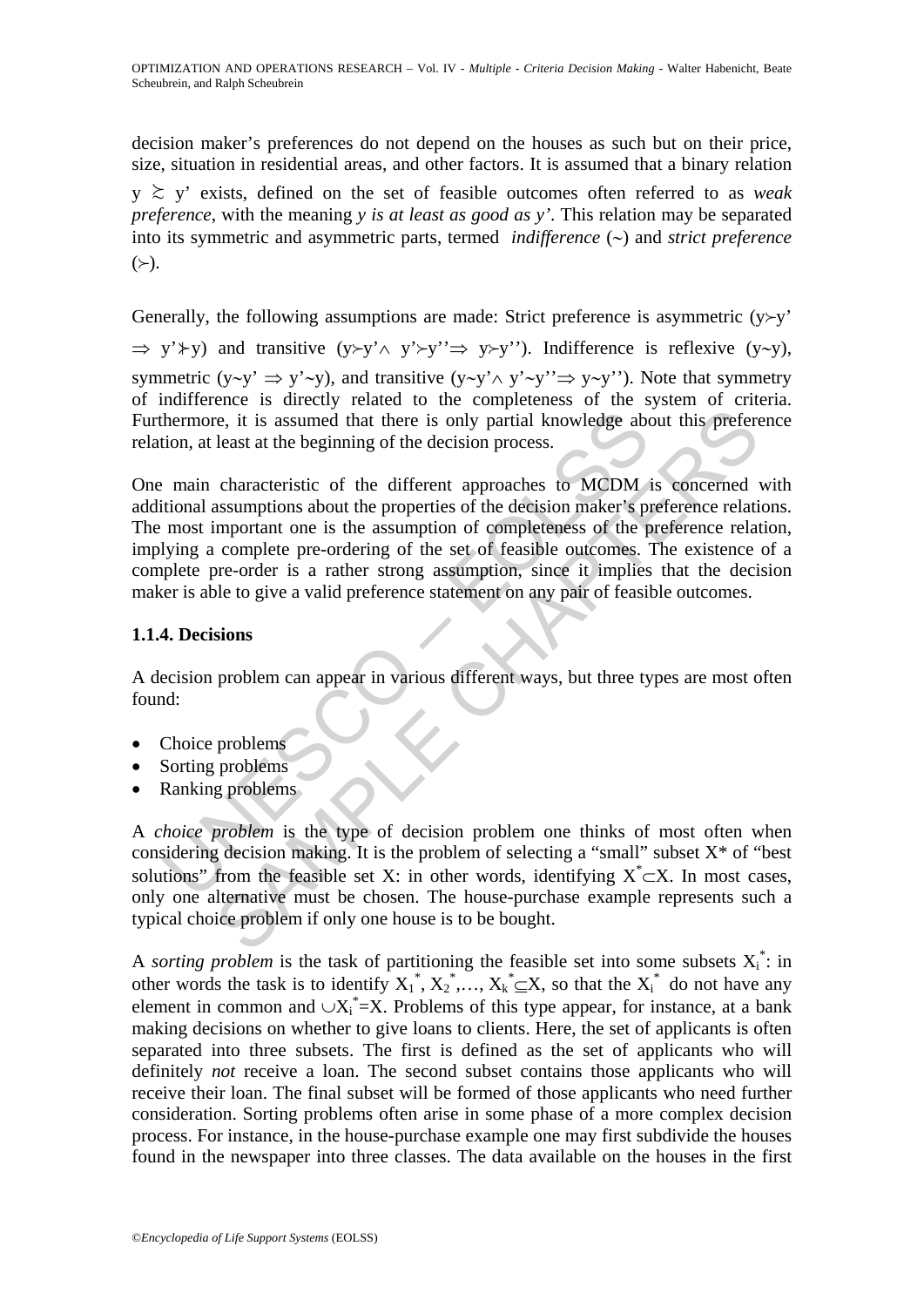class is sufficient to consider them for the final choice. The houses in the second class might also be interesting, but more information is needed to confirm this. The houses in the third class are not attractive and will not be considered further.

Finally, in a *ranking problem* achieving a rank order of the alternatives is the desired result. Problems of this type appear, for instance, when filling an academic position and a list of candidates must be proposed. Again, this problem may also be a phase of a more complex decision process. In the house-purchase example, a rank order of the available houses could be defined first before starting negotiations with the owners, one after another, according to this order.

From a mathematical point of view, sorting and ranking problems can be reformulated as choice problems. For instance, a sorting problem can be transformed into a choice problem by defining the feasible set as the set of all partitions of the original set of alternatives. Accordingly, for a ranking problem the feasible set can be defined as the set of all rankings of the alternatives. Since the choice problem with exactly one alternative representing the final decision is the most common type of decision problem, the material that follows focuses on this type.

## **1.2. Dominance and Efficiency**

In MCDM, the concept of optimality is adapted to the multi-dimensionality of the outcome space by the concept of *dominance.* Assuming, without loss of generality, that all the criteria are minimizing criteria, dominance can be defined as follows:

*Definition:* let y=c(x)∈Y and y'=c(x')∈Y be feasible outcomes and y≠y'. *y dominates y'* if, and only if,  $y_i \leq y_i'$  for all  $i \in \{1, 2, ..., m\}$ . Accordingly, in this case we say of the alternatives that *x dominates x'.* 

blem by defining the feasible set as the set of all partitions of<br>matives. Accordingly, for a ranking problem the feasible set can<br>of all rankings of the alternatives. Since the choice problem<br>mative representing the fina y defining the feasible set as the set of all partitions of the original set.<br>S. Accordingly, for a ranking problem the feasible set can be defined as<br>rankings of the alternatives. Since the choice problem with exactly<br>ra In choice problems with exactly one alternative representing the final decision, the concept of dominance may be used to discard some alternatives (the dominated ones) from consideration. If the set of criteria is complete and there is an alternative x dominating some other alternative x' it would not be reasonable to choose the dominated alternative x', since x is at least as good as x' with respect to every criterion. On the contrary, if the decision maker prefers alternative x' to its dominating alternative x, then the system of criteria must either be incomplete or ill-defined.

Strongly related to the dominance is the concept of *efficiency*, as defined below.

*Definition:* an alternative x∈X is called *efficient* if, and only if, no other feasible alternative x'∈X dominating x exists: in other words, if  $c_i(x') \leq c_i(x)$  holds for all i∈{1,2,…,m} then c(x')=c(x). The set of efficient alternatives is called the *efficient set*, denoted by  $Eff(X)\subset X$ . Analogously the set of non-dominated outcomes in the outcome space, called the *set of efficient outcomes,* is denoted by Eff(Y)⊆Y. In fact, it is the image of the efficient set under the function c.

Due to the importance of the concept of efficiency, other types of efficiency have also been discussed in the literature. It should be pointed out that the concepts of dominance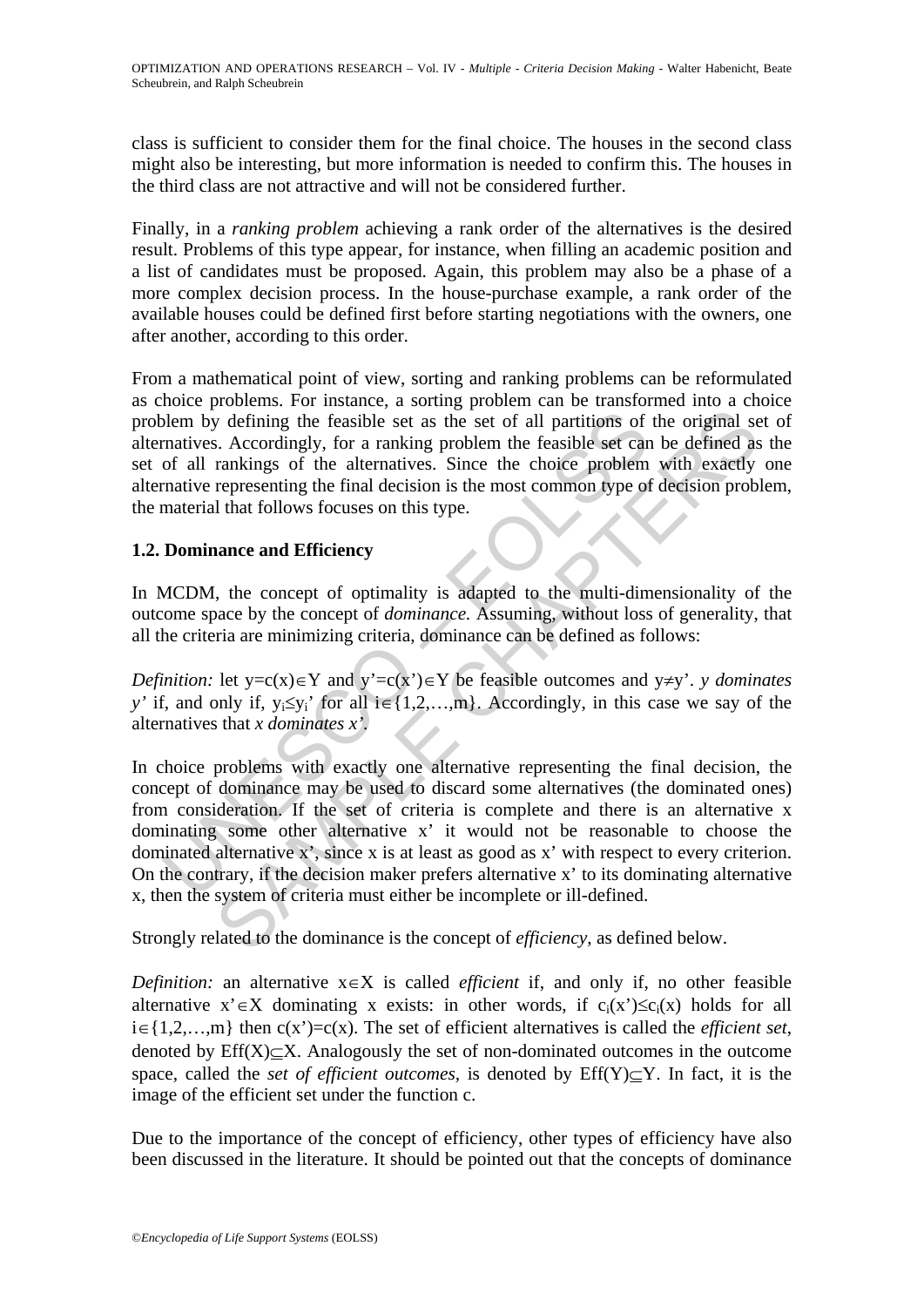and efficiency require all criteria to be measured using ordinal scales at least.

*Example:* looking at the house-purchase example and taking into account that the first two criteria are to be maximized, while the others are of the minimizing type, it can be seen that "Beacon Street" dominates "Forest Street," "Cambridge Street" dominates "Davis Square," and "Davis Square" dominates "Exeter Road". Moreover, through the transitivity of the dominance relation it follows that "Cambridge Street" also dominates "Exeter Road." Since these are the only dominance relations, it follows that the efficient set consists of "Ash Street," "Beacon Avenue," "Cambridge Street," and "Glen Road."

#### **1.3. Basic Approaches**

ts (i.e. Eff( $X$ )={ $x$ <sup>\*</sup>}), the concept of efficiency cannot be used<br>blem. The efficient set may contain a number of quite different<br>comes widespread over the outcome space. However, under the a<br>reneces of the decision m Eff( $X$ )={ $x^*$ }), the concept of efficiency cannot be used to solve a ch<br>Eff( $X$ )={ $x^*$ }), the concept of efficiency cannot be used to solve a ch<br>he efficient set may contain a number of quite different alternatives,<br>vi Apart from in the extraordinary situation when an alternative x\* dominates all others exists (i.e.  $Eff(X) = \{x^*\}\)$ , the concept of efficiency cannot be used to solve a choice problem. The efficient set may contain a number of quite different alternatives, with outcomes widespread over the outcome space. However, under the assumption that the preferences of the decision maker are captured by preference relations that form a complete preorder in outcome space, a unique best alternative (or set of equal-best alternatives) exists. The main task in MCDM is bridging the gap between the efficient set and a best alternative according to the decision maker's preferences. There are two fundamentally different approaches to this. The first standard one, termed the *value function approach*, tries to close this gap by representing the decision maker's preferences using a real-valued function on the outcome set, called a *value function*. This approach is inspired by the fact that the existence of a complete preorder on the outcome set, together with some continuity assumptions of little practical importance, implies the existence of a value function representing the decision maker's preferences. Moreover, this is a very elegant approach from a methodological point of view since it transforms the multiple criteria problem into a standard, single-criterion optimization problem. Given a value function, solving the problem can be an algorithmic problem, but is no longer a decision-theoretical one. The key problem associated with this approach is the determination of the value function, which will be discussed in the next section. It should be mentioned that the term "value function" is used here according to the more recent decision theory literature, while the term "utility function" is applied to the analogue approach under risk. The other approach to finding a best alternative in a multiple-criteria decision problem is the *vector optimization approach*. Here one tries to avoid constructing a detailed model of the decision maker's preferences. In an interactive process, the decision maker is provided with information about the outcome set and is asked for some preference information. Organizing this process of exchanging information iteratively, a search process in the efficient set is realized.

- -
- -
- -

## TO ACCESS ALL THE **23 PAGES** OF THIS CHAPTER, Visit: [http://www.eolss.net/Eolss-sampleAllChapter.aspx](https://www.eolss.net/ebooklib/sc_cart.aspx?File=E6-05-06-05)